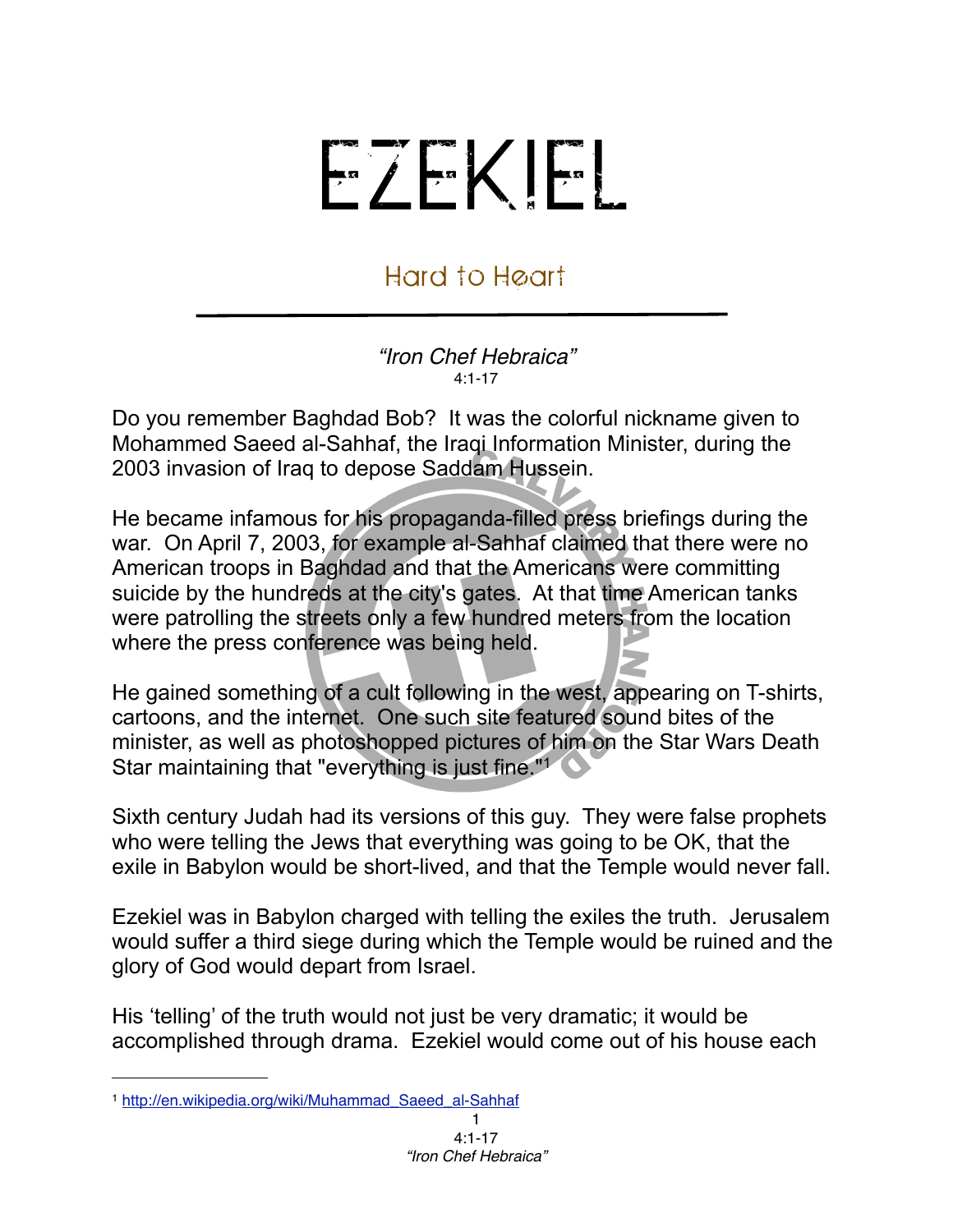day and perform a four-act drama telling the immediate future of Jerusalem.

We'll look at it one full act at a time reserving the fourth and final act for next time.

Ezekiel 4:1 "You also, son of man, take a clay tablet and lay it before you, and portray on it a city, Jerusalem.

Ezekiel 4:2 Lay siege against it, build a siege wall against it, and heap up a mound against it; set camps against it also, and place battering rams against it all around. Ezekiel 4:3 Moreover take for yourself an iron plate, and set it as an iron wall between you and the city. Set your face against it, and it shall be besieged, and you shall lay siege against it. This will be a sign to the house of Israel.

Notice Ezekiel is told to take an "iron plate," which is probably a cook pan. In a moment he's going to bake some bread. Hence he was the first Iron Chef.

Beginning with chapter four and continuing through chapter twenty-four Ezekiel prophesies the destruction of Jerusalem. Four symbolic acts in chapters four and five serve as visual lessons.

We know from our last study that Ezekiel was bound by ropes inside his house. It wasn't his enemies that bound him. It was probably his family or neighbors who bound him. He was bound in obedience to the word of the Lord to portray that he was God's prisoner.

It was an object lesson to show the Jews they, too, would be bound in the sense that they would remain in exile in Babylon for quite some time. They would be in their own homes and communities but prisoners nonetheless.

Ezekiel was also an intermittent mute! He only spoke when God told him to and then only the words God wanted spoken.

Now we see he would come out of his house each day to perform a drama. We can assume he was unbound at some point in order to act-out the various parts of the drama.

Act One involved what is variously translated as a "tile" or a "brick" or a "clay tablet." Soft clay would be baked to make it durable and then be used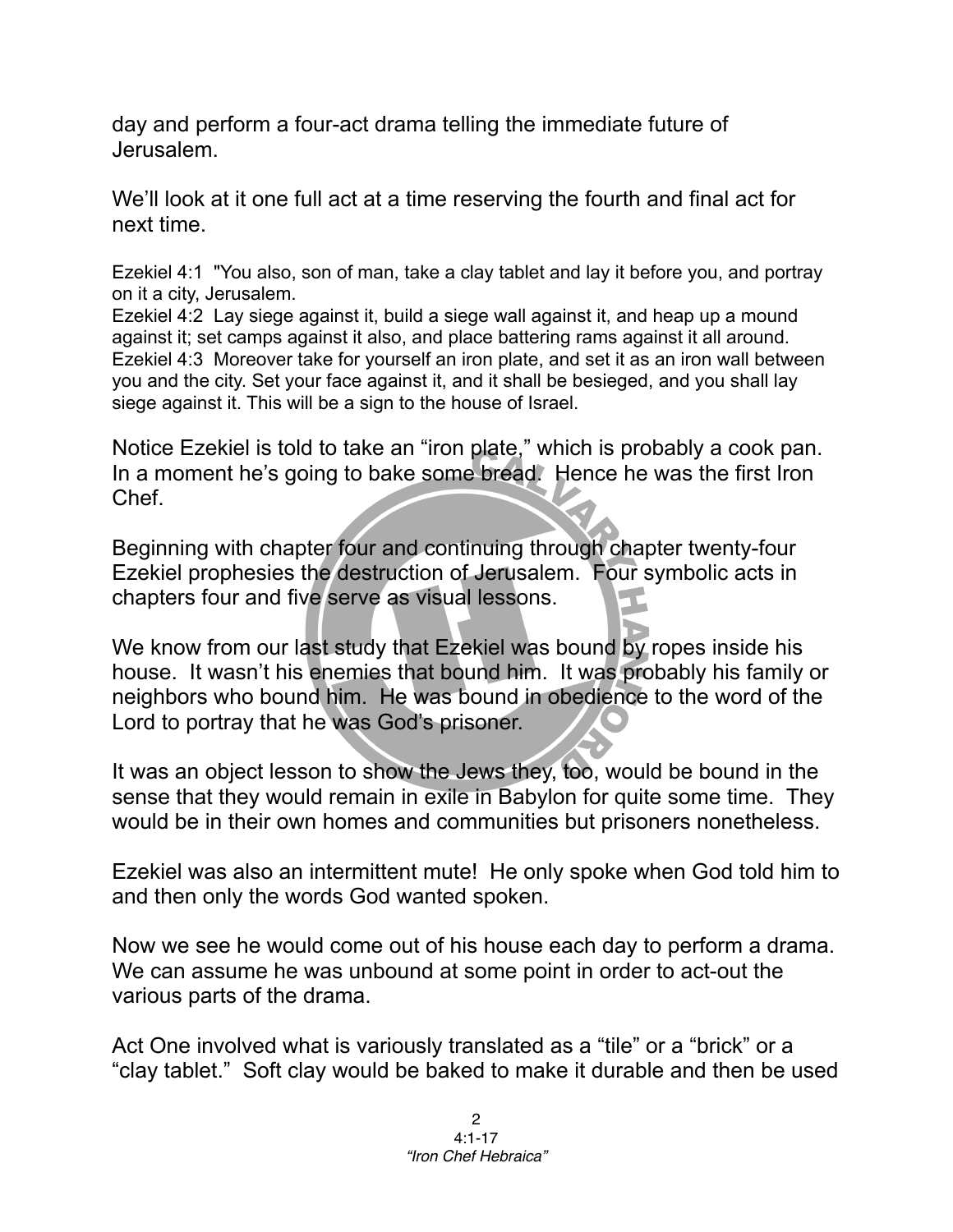for writing or drawing. I'm told great quantities of these have been uncovered in Babylon by archaeologists.

On the tablet Ezekiel drew the city of Jerusalem. The people who gathered to see the daily drama would immediately recognize the shape of the city and its major features.

After completing the drawing of the city Ezekiel then "lay siege against it." He constructed a siege wall and mounds and camps and battering ramps.

It seems this was a pretty detailed model. The camps were probably complete with little Babylonian soldiers.

But surely Jerusalem would stand! Surely God would not let His glory depart! That is what the so-called prophets were proclaiming (with the notable exception of Jeremiah).

Now came the dramatic final movement of Act One. Ezekiel took an iron plate and placed it between himself and the city. This may not strike terror into our hearts but it would strike terror in the heart of a Jew. Allow me to read a lengthy passage from Deuteronomy.

Deuteronomy 28:15 "But it shall come to pass, if you do not obey the voice of the Lord your God, to observe carefully all His commandments and His statutes which I command you today, that all these curses will come upon you and overtake you: Deuteronomy 28:16 "Cursed shall you be in the city, and cursed shall you be in the country.

Deuteronomy 28:17 "Cursed shall be your basket and your kneading bowl.

Deuteronomy 28:18 "Cursed shall be the fruit of your body and the produce of your land, the increase of your cattle and the offspring of your flocks.

Deuteronomy 28:19 "Cursed shall you be when you come in, and cursed shall you be when you go out.

Deuteronomy 28:20 "The Lord will send on you cursing, confusion, and rebuke in all that you set your hand to do, until you are destroyed and until you perish quickly, because of the wickedness of your doings in which you have forsaken Me.

Deuteronomy 28:21 The Lord will make the plague cling to you until He has consumed you from the land which you are going to possess.

Deuteronomy 28:22 The Lord will strike you with consumption, with fever, with inflammation, with severe burning fever, with the sword, with scorching, and with mildew; they shall pursue you until you perish.

Deuteronomy 28:23 And your heavens which are over your head shall be bronze, and the earth which is under you **shall be iron**.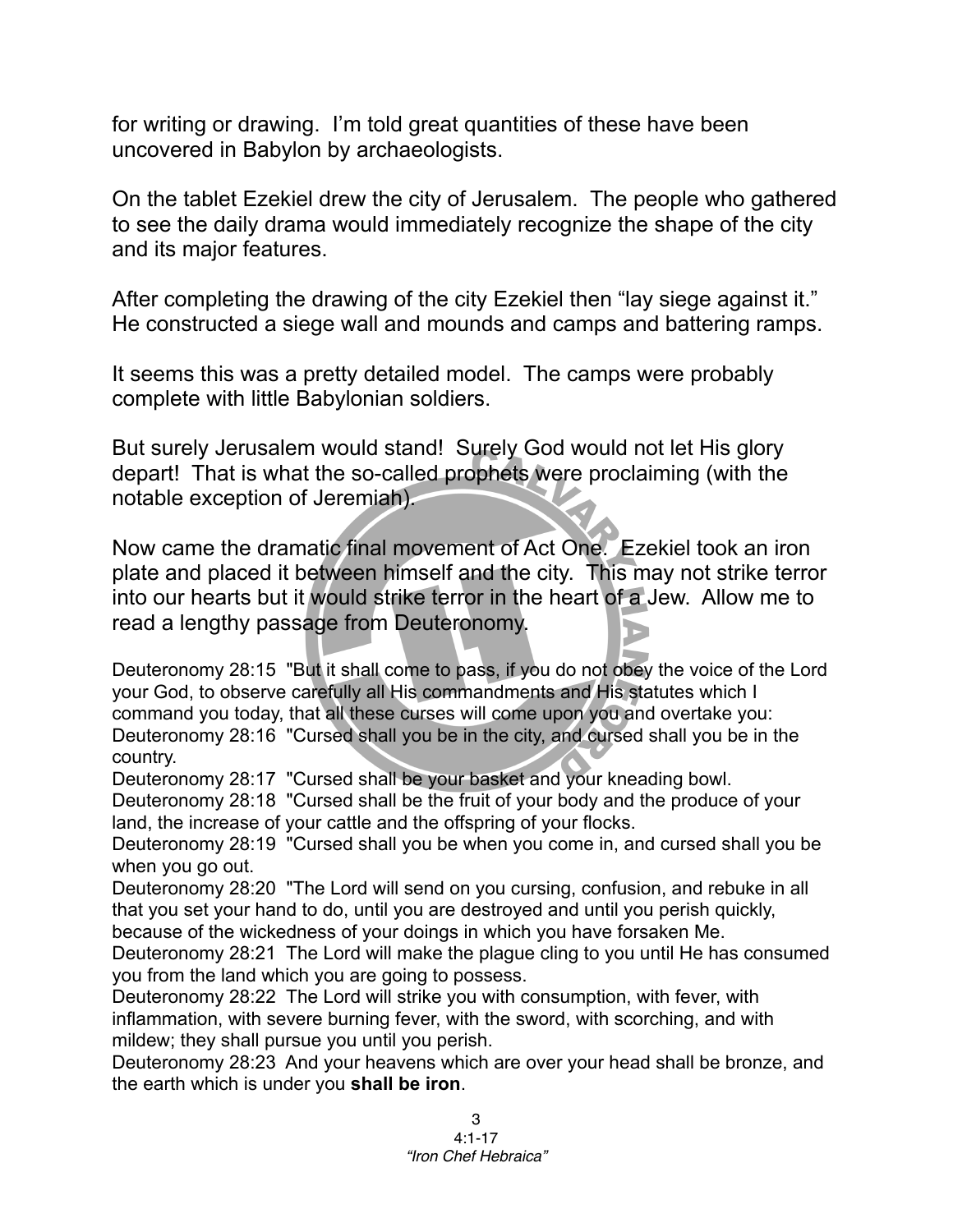Uh-oh. The earth "shall be iron." All the curses of disobedience were going to come to pass. Other passages, in Leviticus and Deuteronomy, speak of God setting His face against His people if they disobeyed and rebelled.

House lights down; curtain; end of Act One.

Act Two:

Ezekiel 4:4 "Lie also on your left side, and lay the iniquity of the house of Israel upon it. According to the number of the days that you lie on it, you shall bear their iniquity. Ezekiel 4:5 For I have laid on you the years of their iniquity, according to the number of the days, three hundred and ninety days; so you shall bear the iniquity of the house of Israel.

Ezekiel 4:6 And when you have completed them, lie again on your right side; then you shall bear the iniquity of the house of Judah forty days. I have laid on you a day for each year.

Ezekiel 4:7 "Therefore you shall set your face toward the siege of Jerusalem; your arm shall be uncovered, and you shall prophesy against it.

Ezekiel 4:8 And surely I will restrain you so that you cannot turn from one side to another till you have ended the days of your siege.

This would be a good place to mention that liberal scholars like to suggest that Ezekiel suffered from epilepsy or catalepsy. They point to his tongue sticking to the roof of his mouth and his lying, or they say falling, down. Of course it's part of their theory that none of this was supernatural but was rather superstitious. They say the Jews saw Ezekiel acting this way and, not knowing what we now know about modern medicine, assumed he was having a seizure.

All of those kinds of interpretations stem from a disbelief in the inspiration of the Bible. If the Bible is inspired, and it is, then this is what God commanded and empowered Ezekiel to perform. It was not an undiagnosed illness that had superstitious overtones.

God told Ezekiel to lie on his left side and put the sin of the house of Israel on himself. If Ezekiel prostrated himself with his head toward Jerusalem he was facing north when he lay on his left side (and south when he lay on his right side. His facing north, which represented Israel, the Northern Kingdom, was to be for "390 days."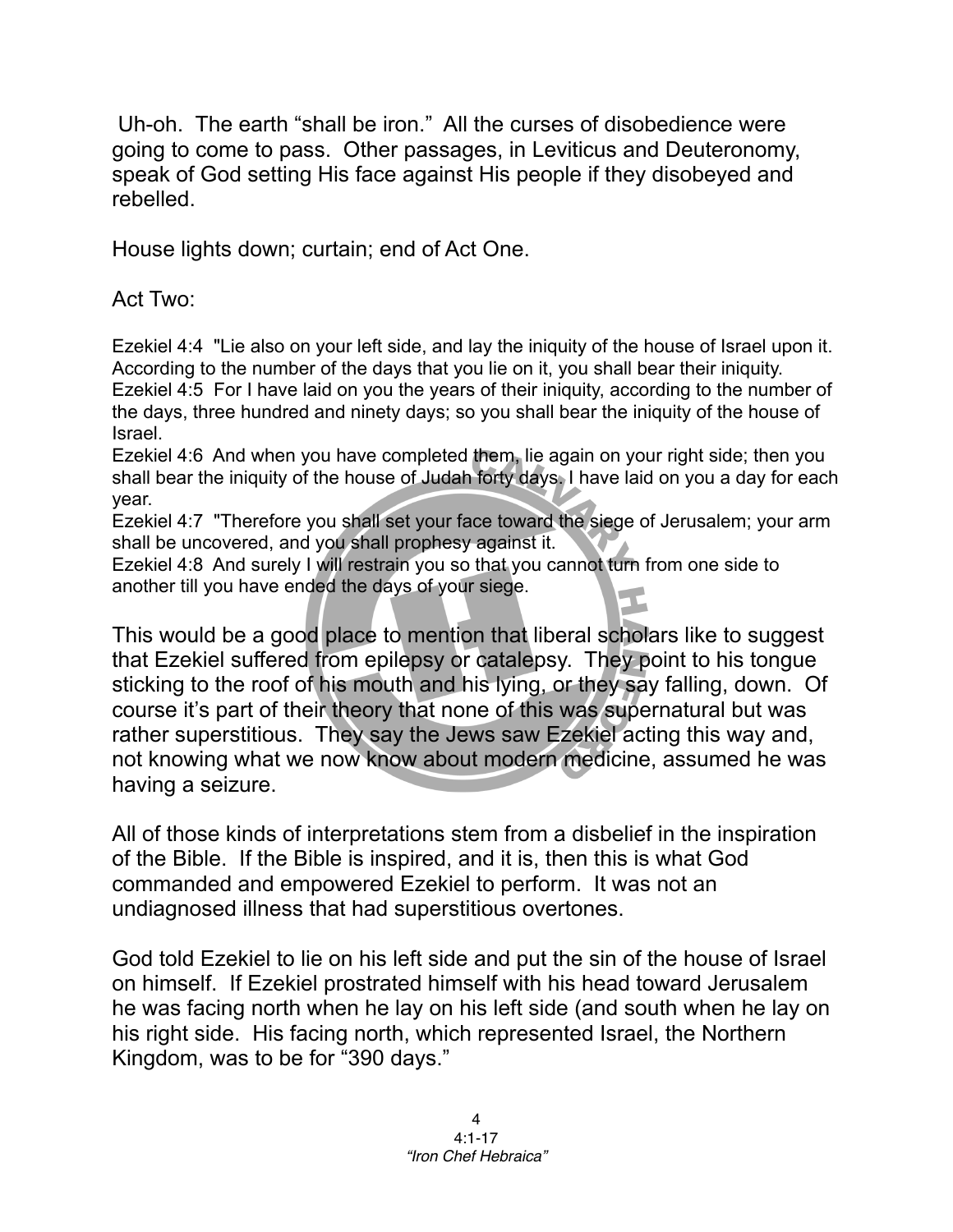After remaining on his left side for 390 days, he was to lie on his right side, and bear the sin of the house of Judah. His facing toward the south, representing Judah, the Southern Kingdom, was to last for 40 days.

It's best to understand him as lying on his side for a period of time each day for 390 days then the next 40 days. He did it as part of this daily performance of the four-act drama.

Each day represented a year in the life of the Northern Kingdom of Israel and then the Southern Kingdom of Judah.

Scholars are somewhat baffled by the exact time periods. Some see them as referring to the past, while some see them as yet future to Ezekiel's prophesying.

God calls them "the years of their iniquity," so it seems best to see them as having occurred in the past - before the siege being depicted. As far as when each period began, what triggered each, we are nowhere told. We only know that the length of the siege somehow corresponded to the years of their sin and rebellion according to some heavenly reckoning.

God is merciful. He is longsuffering. We ought to revel in those things but not take advantage of them. I will still reap what I've sown - unless I confess my sin and experience the faithfulness of God in forgiving it and in cleansing me.

Even then there could be consequences to my sin. Physical consequences; financial consequences; social consequences. Not everything can be undone. Better to not tempt the Lord!

In verses seven and eight you get some stage direction for this drama. Ezekiel would come out for Act Two and face the siege model he had built. Then he would bare his arm. The Scripture that comes to mind is Isaiah 52:10, "The Lord has made bare His holy arm In the eyes of all the nations; And all the ends of the earth shall see The salvation of our God."

Next he had to prophesy against the city. Perhaps he quoted from Isaiah applying it as God showing His power to the nations by allowing Babylon to besiege and destroy Jerusalem in His sight. Babylon was God's tool.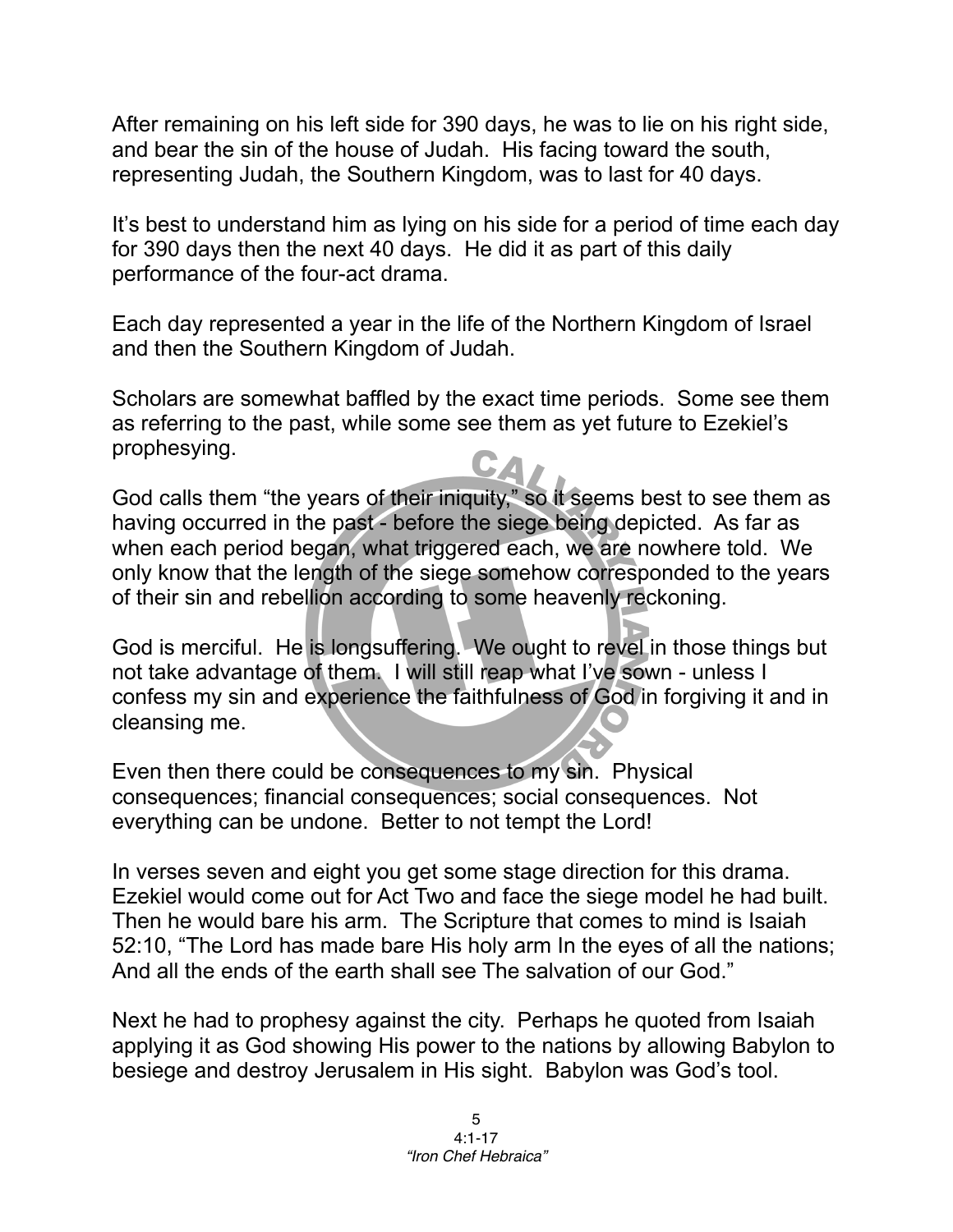Finally Ezekiel allowed himself to be tied up again and began the ordeal of lying on his side.

Whatever "side" he was laying on had to bear the entire burden of his weight. It represented first Israel then Judah bearing the punishment for their iniquities.

A third siege seemed unlikely. After all, Babylon was firmly in control of Jerusalem. Unknown to the exiles but known to God were the schemes of King Zedekiah in Judah to break the existing treaty with Nebuchadnezzar. He would incur the wrath of the Babylonian monarch and Jerusalem would pay dearly for it.

On to Act Three.

Ezekiel 4:9 "Also take for yourself wheat, barley, beans, lentils, millet, and spelt; put them into one vessel, and make bread of them for yourself. During the number of days that you lie on your side, three hundred and ninety days, you shall eat it.

Ezekiel 4:10 And your food which you eat shall be by weight, twenty shekels a day; from time to time you shall eat it.

Ezekiel 4:11 You shall also drink water by measure, one-sixth of a hin; from time to time you shall drink.

Ezekiel 4:12 And you shall eat it as barley cakes; and bake it using fuel of human waste in their sight."

Ezekiel 4:13 Then the Lord said, "So shall the children of Israel eat their defiled bread among the Gentiles, where I will drive them."

Ezekiel 4:14 So I said, "Ah, Lord God! Indeed I have never defiled myself from my youth till now; I have never eaten what died of itself or was torn by beasts, nor has abominable flesh ever come into my mouth."

Ezekiel 4:15 Then He said to me, "See, I am giving you cow dung instead of human waste, and you shall prepare your bread over it."

Ezekiel 4:16 Moreover He said to me, "Son of man, surely I will cut off the supply of bread in Jerusalem; they shall eat bread by weight and with anxiety, and shall drink water by measure and with dread,

Ezekiel 4:17 that they may lack bread and water, and be dismayed with one another, and waste away because of their iniquity.

A city besieged was a city starving. Rationing would come first but eventually the supplies of food and water and fuel would become depleted. You'd be forced to eat and drink things that were disgusting, using fuel that was even more disgusting.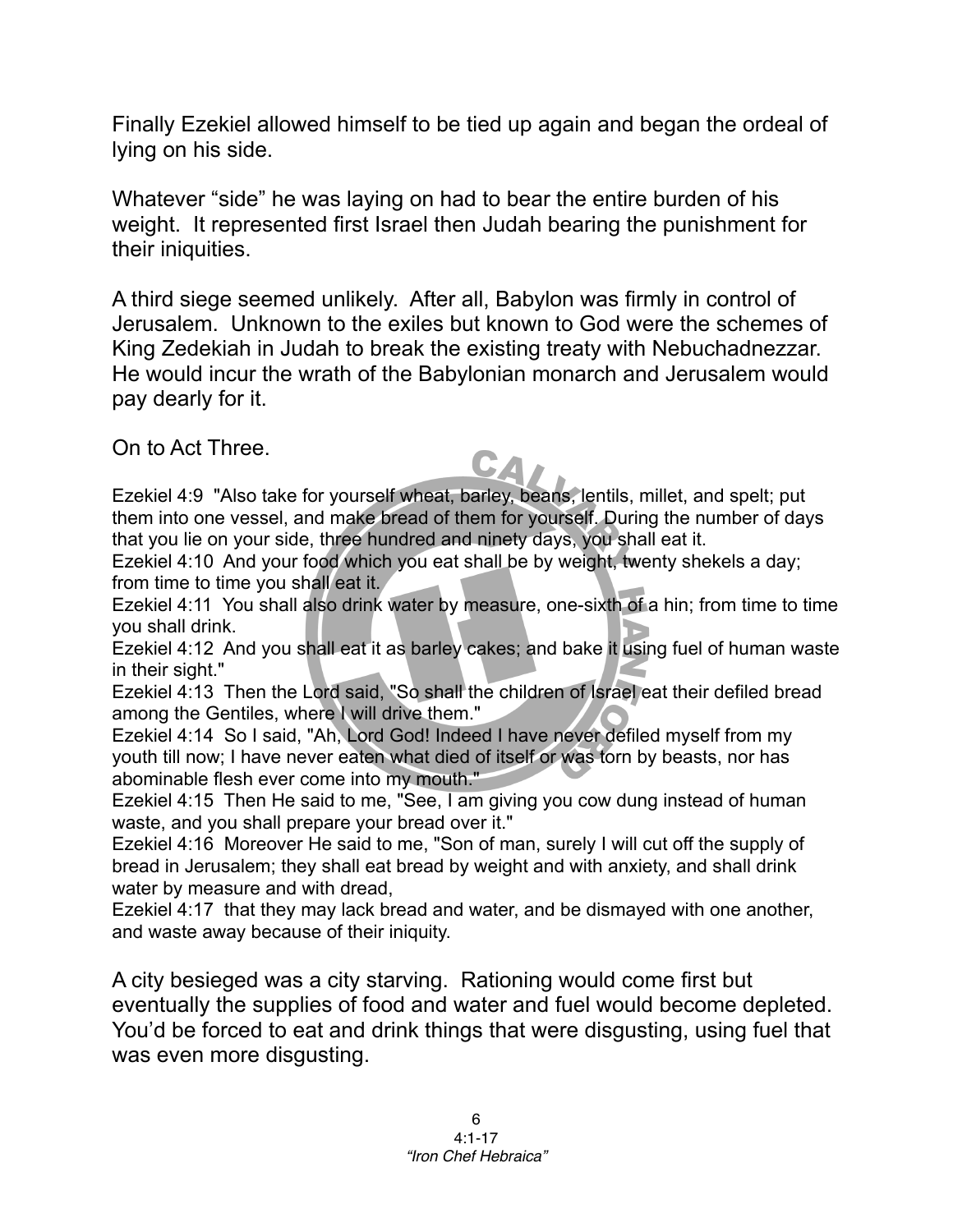Ezekiel is given a recipe for baking bread. One author, in looking at the list of ingredients, claims the following:

Barley and millet, throughout history, has been considered a poor man's food. Barley is a hardy grain that survives drought and frosts. It also grows in alkali soils. It is usually fed to livestock, but humans can eat it too if they can stomach the flavor. Millet is a bland tasting grass used mainly in disadvantaged counties to feed the poor (and the seeds are given to birds). The recipe was intended to help survive famine during an upcoming siege, not because it tastes good or that it's healthy for you.

It's a little comical that there is a company, *Food for Life*, that produces a bread and other products they call Ezekiel 4:9.

We can't help but focus on the fuel. Ezekiel was instructed to use human waste as his fuel.

Truth is, in many parts of the world animal dung is used for fuel, even for cooking. It was certainly used in the sixth century. According to the Jewish Encyclopedia it was used by the Jews.

Human dung, however, was to be treated differently and was not used for fuel. It wasn't to be handled. It's use would render the food defiled. It showed the absolute awfulness of the siege.

Ezekiel objected to the use of his own waste as fuel. It was too much for him. He had always kept to the law. God graciously allowed him to substitute cow dung.

Now personally I think Ezekiel's presentation would have been much more powerful if he had gotten over his inhibitions. But even God won't make a person violate their conscience. God didn't want to stumble His prophet.

The drama will conclude with Act Four in chapter five and a sermon putting it all in perspective.

Some of you have seen or even participated in the Gospel being presented through drama. It can be very powerful. I wouldn't mind, and would welcome, a quality drama ministry.

Maybe, too, we should think of our own lives as being more dramatic.